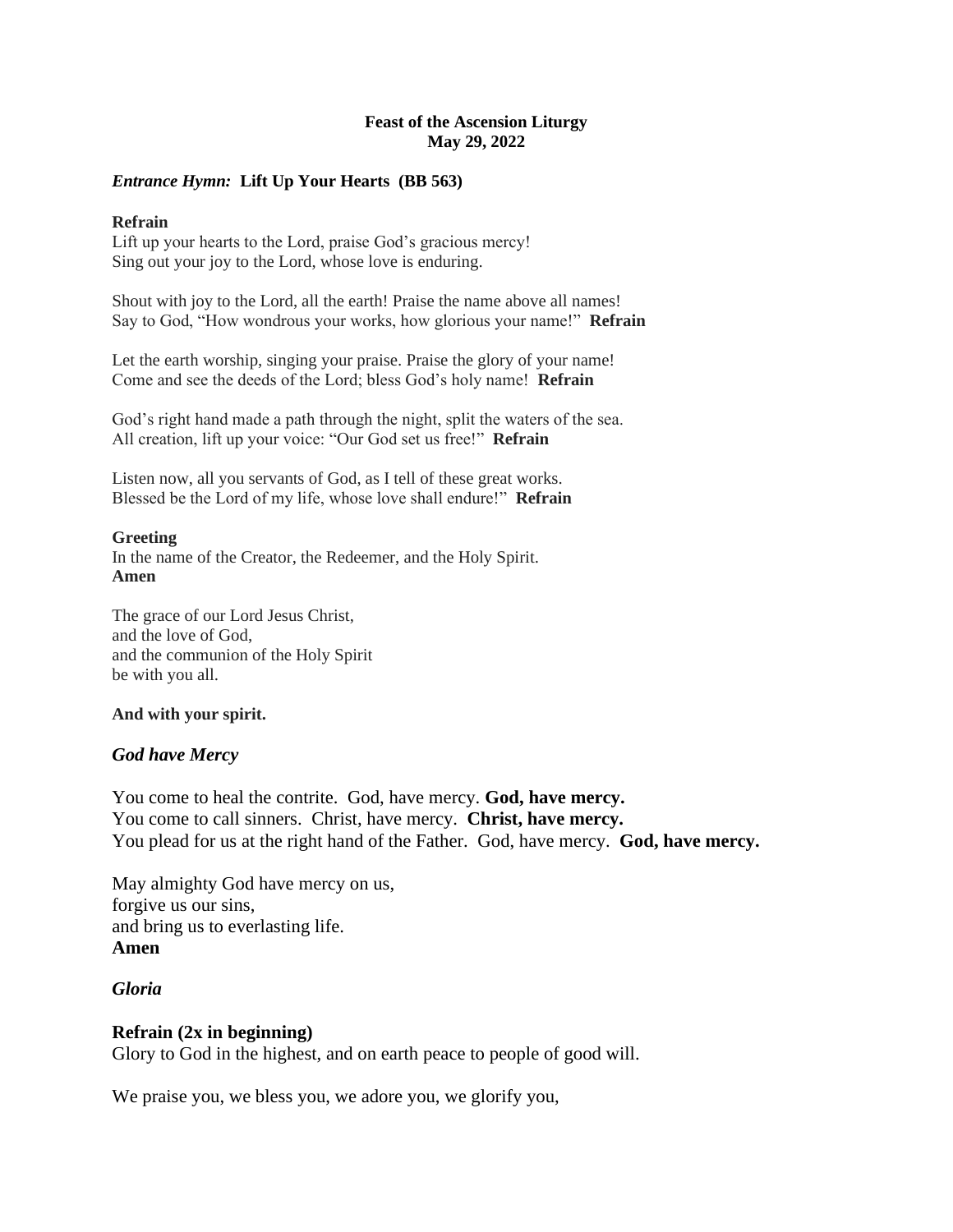We give you thanks for your great glory. Lord God, heavenly One, O God, almighty Father. **Refrain**

Lord, Jesus Christ, Only Begotten Son, Lord God, Lamb of God, Son of the Father. You take away the sin of the world, have mercy on us. You take away the sin of the world, receive our prayer, you are seated at the right hand of the Father, have mercy on us. **Refrain**

For you alone are the Holy One, you alone are the Lord, You alone are the Most High, Jesus Christ, With the Holy Spirit, in the glory of God the Father. Amen. **Refrain**

## *Collect*

Let us pray:

O God, whose Son today ascended to the heavens as the Apostles looked on, grant, we pray, that, in accordance with his promise, we may be worthy for him to live with us always on earth and we with him in heaven. Who lives and reigns with you in the unity of the Holy Spirit, God, for ever and ever. **Amen.**

## **The Liturgy of the Word**

*First Reading* Acts of the Apostles 1:1-11

A reading from the Acts of the Apostles

In the first book, Theophilus, I dealt with all that Jesus did and taught until the day he was taken up, after giving instructions through the Holy Spirit to the apostles whom he had chosen. He presented himself alive to them by many proofs after he had suffered, appearing to them during forty days and speaking about the reign of God.

While meeting with them, he enjoined them not to depart from Jerusalem, but to wait for "the promise of the Father about which you have heard me speak; for John baptized with water, but in a few days you will be baptized with the Holy Spirit."

When they had gathered together they asked him, "Lord, are you at this time going to restore the kingdom to Israel?"

Jesus answered them, "It is not for you to know the times or seasons that the Father has established by his own authority. But you will receive power when the Holy Spirit comes upon you, and you will be my witnesses in Jerusalem, throughout Judea and Samaria, and to the ends of the earth."

When he had said this, as they were looking on, he was lifted up, and a cloud took him from their sight. While they were looking intently at the sky as he was going, suddenly two men dressed in white garments stood beside them. They said, "Men of Galilee, why are you standing there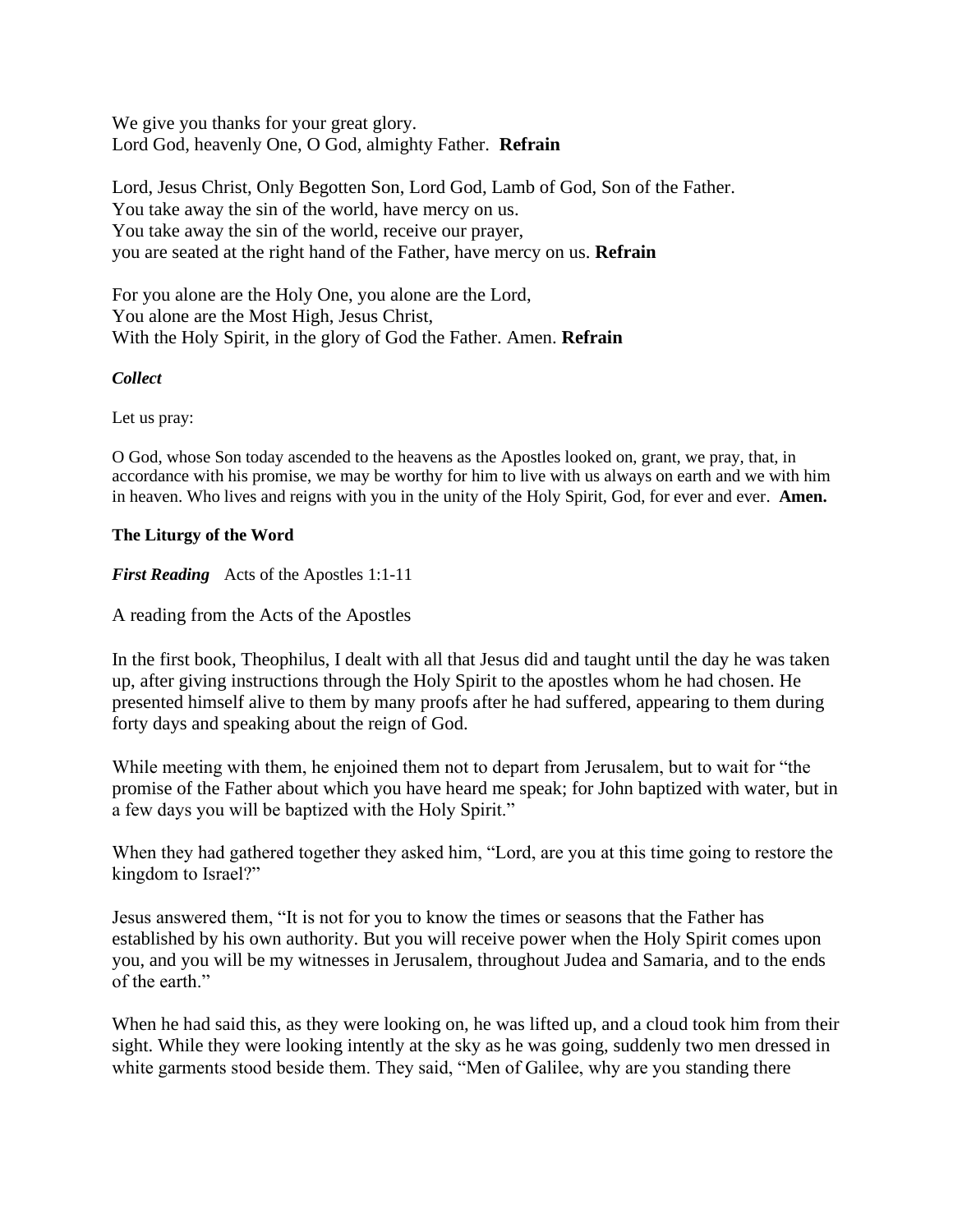looking at the sky? This Jesus who has been taken up from you into heaven will return in the same way as you have seen him going into heaven."

The Word of our God **Thanks be to God**

### *Responsorial Psalm*

### **Refrain**

God mounts his throne to shouts of joy, a blare of trumpets for the Lord. **God mounts his throne to shouts of joy, a blare of trumpets for the Lord.**

All you people, clap your hands, shout to God with cries, with cries of gladness. For the Lord our God is awesome. **Refrain**

God mounts the throne with gladness, amid trumpet blasts. Sing praise to God; sing praise to God our Savior. **Refrain**

To the Savior of all the earth, sing hymns of praise, sing hymns of praise. God reigns over all, over all the nations. **Refrain**

*Second Reading* Ephesians 1:17-23 A reading from the Letter of Paul to the Ephesians

Sisters and brothers:

May the God of our Lord Jesus Christ, the Father of glory, give you a Spirit of wisdom and revelation resulting in knowledge of our God.

May the eyes of your hearts be enlightened, that you may know what is the hope that belongs to this call, what are the riches of glory in this inheritance among the holy ones, and what is the surpassing greatness of God's power for us who believe, in accord with the exercise of God's great might: which our God worked in Christ, raising him from the dead and seating him at God's own right hand in the heavens, far above every principality, authority, power, and dominion, and every name that is named not only in this age but also in the one to come.

And God put all things beneath Christ's feet and gave Christ as head over all things to the church, which is Christ's body, the fullness of the one who fills all things in every way.

The Word of our God. **Thanks be to God.**

*Gospel Acclamation:*

## *Alleluia* **Mass of a Joyful Heart**

Alleluia, Alleluia, Alleluia, Alleluia, Alleluia, **Alleluia, Alleluia, Alleluia, Alleluia, Alleluia,**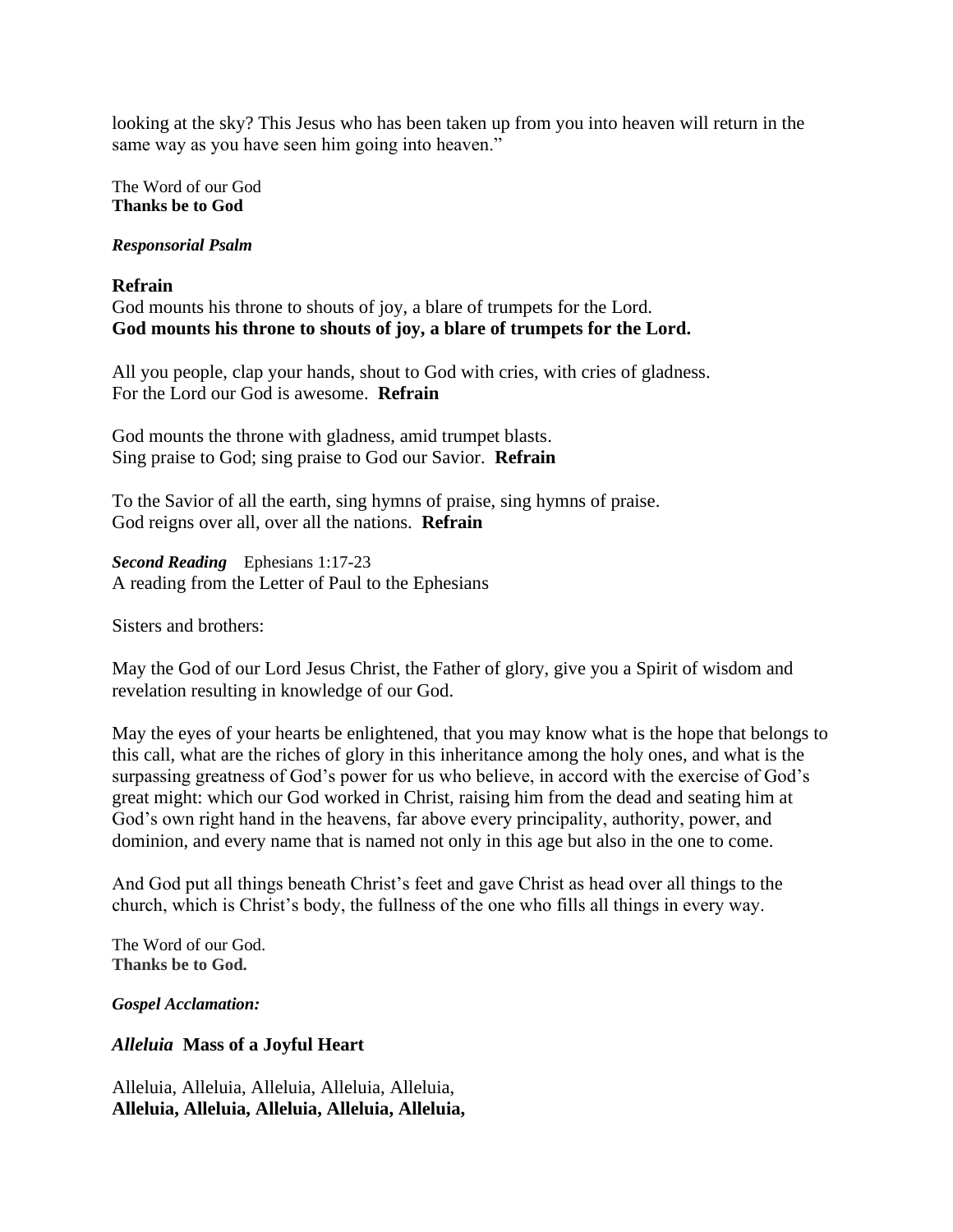Let your heart rejoice in the Lord, let your word proclaim God's deeds. Let your voice sing out to the world that our God has come to save!

### **Alleluia, Alleluia, Alleluia, Alleluia, Alleluia,**

*Gospel* **Luke 24:46-53** The Lord be with you. **And with your Spirit.** A reading from the holy Gospel according to Luke **Glory to you, O Lord.**

Jesus said to the disciples:

"Thus it is written that the Christ would suffer and rise from the dead on the third day and that repentance, for the forgiveness of sins, would be preached in his name to all the nations, beginning from Jerusalem.

You are witnesses of these things. And behold I am sending the promise of my Father upon you; but stay in the city until you are clothed with power from on high."

Then he led them out as far as Bethany, raised his hands, and blessed them. As he blessed them he parted from them and was taken up to heaven.

They did him homage and then returned to Jerusalem with great joy, and they were continually in the temple praising God.

The Good News of Salvation **Praise to you, Lord Jesus Christ**

*Homily (take a moment to reflect on the readings - what word or phrase stood out to you?)*

#### *Profession of Faith*

I believe in one God, the Father almighty, Maker of heaven and earth, of all things visible and invisible.

I believe in one Lord, Jesus Christ, the Only Begotten Son of God, Born of the Father before all ages. God from God, Light from Light, True God from true God, Begotten, not made, consubstantial with the Father; Through him all things were made. For us all and for our salvation, he came down from heaven, (bow) And by the Holy Spirit was incarnate of the Virgin Mary and became human.

For our sake he was crucified under Pontius Pilate, He suffered death and was buried, and rose again on the third day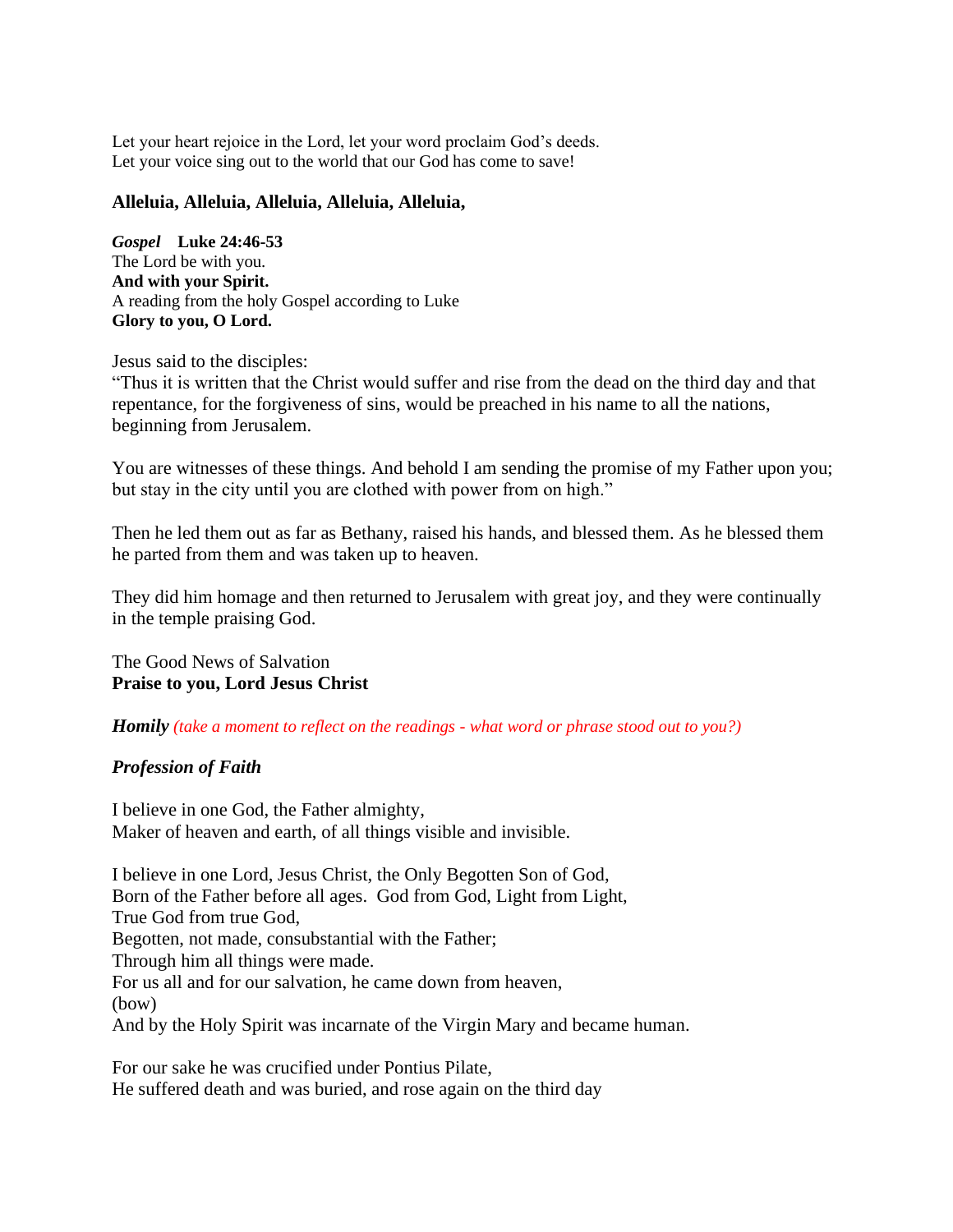In accordance with the Scriptures. He ascended into heaven and is seated at the right hand of the Father. He will come again in glory to judge the living and the dead, And his kingdom will have no end.

I believe in the Holy Spirit, the Lord, the giver of life, Who proceeds from the Father and the Son, Who with the Father and the Son is adored and glorified, Who has spoken through the prophets.

I believe in one, holy catholic and apostolic Church. I confess one Baptism for the forgiveness of sins And I look forward to the resurrection of the dead And the life of the world to come. Amen

# *Universal Intercessions*

Response: Faithful God, hear our prayer. (Faithful God, hear our prayer.)

For Pope Francis, as we celebrate the 7th Anniversary of Laudato Sì, that he continues to inspire us to work together, across faiths and societies, to protect the Earth and promote the dignity of everyone, let us pray…

For the Church: that we may continue the mission of Jesus and bring forth the reign of God through our Eucharistic community, our work, and our relationships each day, let us pray…

For all who are recovering from storms, tornadoes, fires, and floods: that God will relieve their suffering, renew their spirits, and move the hearts of many people to assist them, let us pray…

For government leaders: that God will inspire them with courage and new understanding as they work to develop new immigration policies, let us pray...

For the children and teachers of Uvalde, Texas, and for all victims of gun violence, that God will guide our nation to find a way of peace, let us pray…

For what other intentions do we want to pray…

## **The Liturgy of the Eucharist**

## *Preparation of the Gifts* **There Is A Longing (BB 405)**

## **Refrain**

There is a longing in our hearts, O Lord, for you to reveal yourself to us. There is a longing in our hearts for love we only find in you, our God.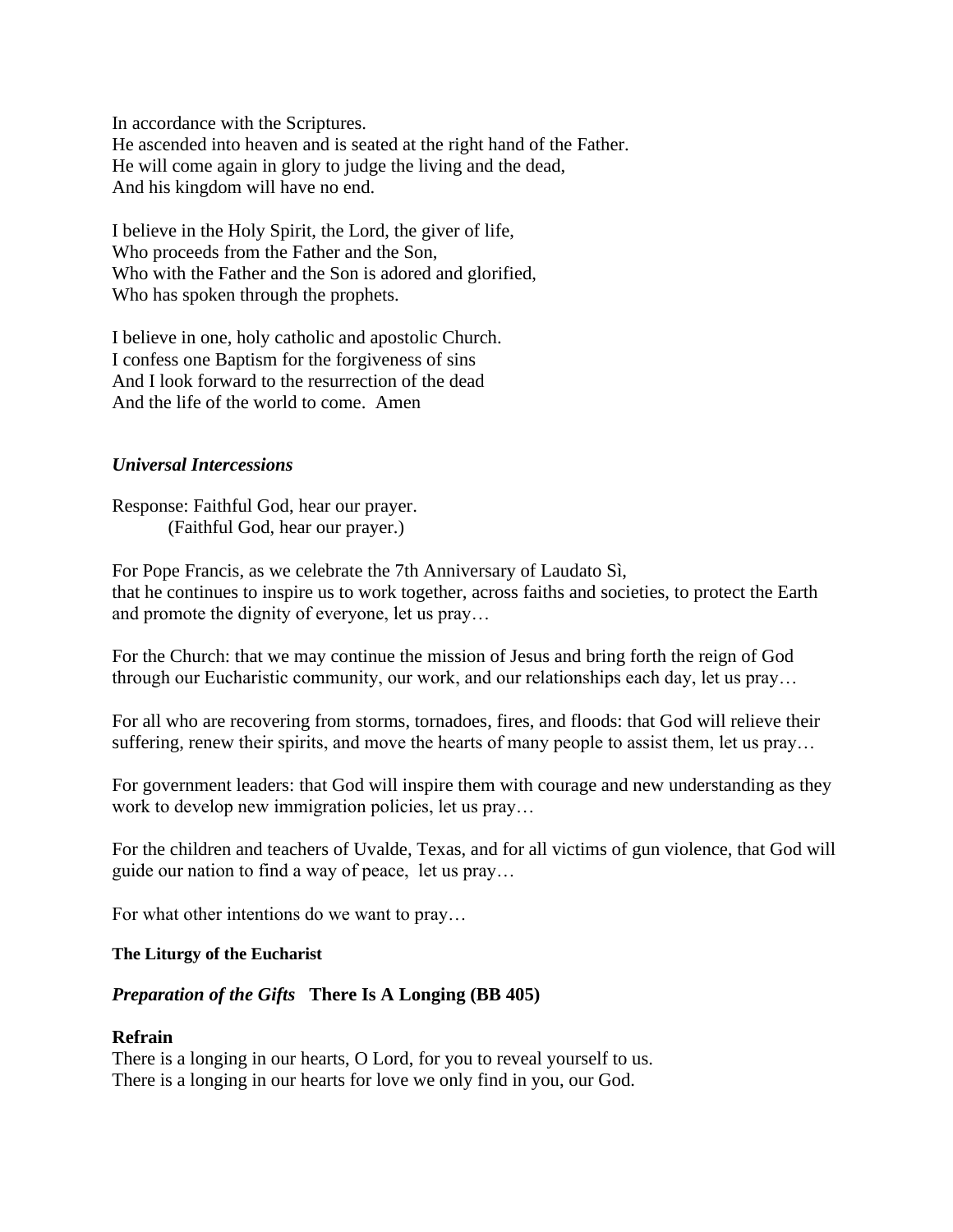For justice, for freedom, for mercy: hear our prayer. In sorrow, in grief: be near, hear our prayer, O God. **Refrain**

For wisdom, for courage, for comfort: hear our prayer. In weakness, in fear: be near, hear our prayer, O God. **Refrain**

For healing, for wholeness, for new life: hear our prayer. In sickness, in death: be near, hear our prayer, O God. **Refrain**

Lord save us, take pity, light in our darkness. We call you, we wait: be near, hear our prayer, O God. **Refrain**

## *Offertory Prayers*

Blessed are you, Lord God of all creation, for through your goodness we have received the bread we offer you: fruit of the earth and work of human hands, it will become for us the bread of life. **Blessed be God forever.**

Blessed are you, Lord God of all creation, for through your goodness we have received the wine we offer you: fruit of the vine and work of human hands, it will become our spiritual drink. **Blessed be God forever.**

Pray, brothers and sisters, that my sacrifice and yours may be acceptable to God, the almighty Father. **May the Lord accept the sacrifice at your hands for the praise and glory of his name, for our good, and the good of all his holy Church.**

We offer sacrifice now in supplication, O Lord, to honor the wondrous Ascension of your Son: grant, we pray, that through this most holy exchange, we too, may rise up to the heavenly realms. Through Christ our Lord. **Amen**

*The Eucharistic Prayer* (if you are watching the video or listening to the audio, please follow along and participate with Fr. Jack; and continue with the Communion Songs below.)

*Service Music:* **Mass of Glory (BB 901)**

## *Communion Song* **Bread for the World (BB 342)**

## **Refrain**

Bread for the world: a world of hunger. Wine for all peoples: people who thirst. May we who eat be bread for others. May we who drink pour out our love.

Lord Jesus Christ, you are the bread of life, broken to reach and heal the wounds of human pain. Where we divide your people, you are waiting there On bended knee to wash our feet with endless care. **Refrain**

Lord Jesus Christ, you are the wine of peace, poured into hearts once broken and where dryness sleeps.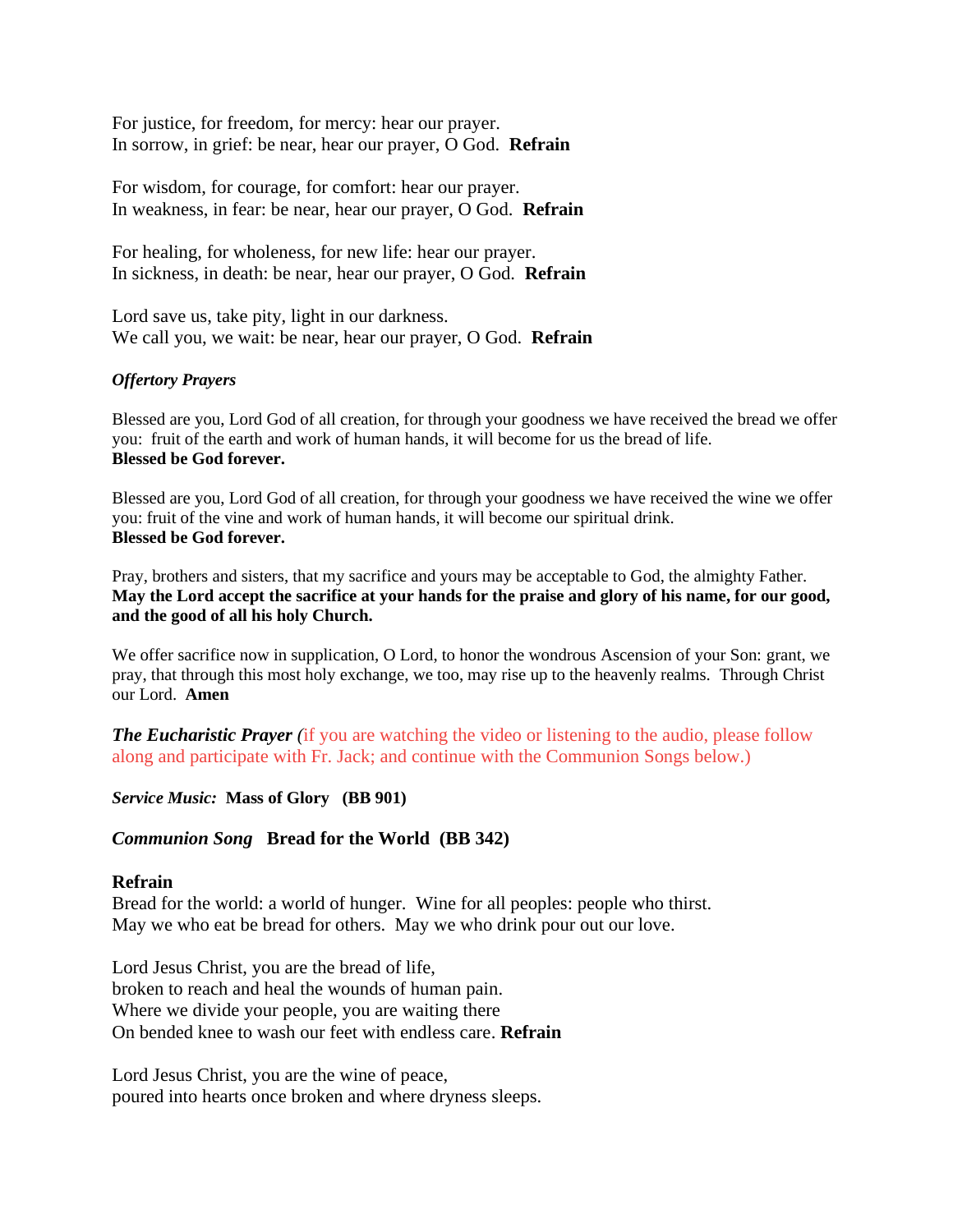Where we are tired and weary, you are waiting there To be the way which beckons us beyond despair. **Refrain**

Lord Jesus Christ, you call us to your feast, at which the rich and powerful have become the least. Where we survive on others in your human greed, You walk among us begging for your every need. **Refrain**

# *Communion Meditation Song* **Shine, Jesus, Shine (SS 202)**

## **Refrain**

Shine, Jesus, shine; fill this land with the Father's glory Blaze, Spirit, blaze; set our hearts on fire. Flow, river, flow; flood the nations with grace and mercy. Send forth your Word, Lord and let there be light.

Lord, the light of your love is shining, in the midst of the darkness, shining. Jesus Light of the world, shine upon us. Set us free by the truth you now bring us. Shine on me, shine on me. **Refrain**

Lord, I come to your awesome presence, from the shadows in to your radiance. By the blood I may enter your brightness. Search me, try me, consume all my darkness. Shine on me. Shine on me. **Refrain**

As we gaze on your kingly brightness, so our faces display your likeness, Ever changing from glory to glory. Mirrored here, may our lives tell your story. Shine on me, shine on me. **Refrain**

## *Prayer After Communion*

May the gifs we have received from your altar, Lord, kindle in our hearts a longing for the heavenly homeland and cause us to press forward, following in the Savior's footsteps, to the place where for our sake he entered before us. Who lives and reigns for ever and ever. **Amen**

## *Final Blessing*

May almighty God bless you through today's Easter Solemnity and, in his compassion, defend you from every assault of sin. **Amen**

And may the blessing of almighty God, the Creator, and the Redeemer, and the Holy Spirit come down on you and remain with you forever.

## *Dismissal*

Go in peace, **Thanks be to God**